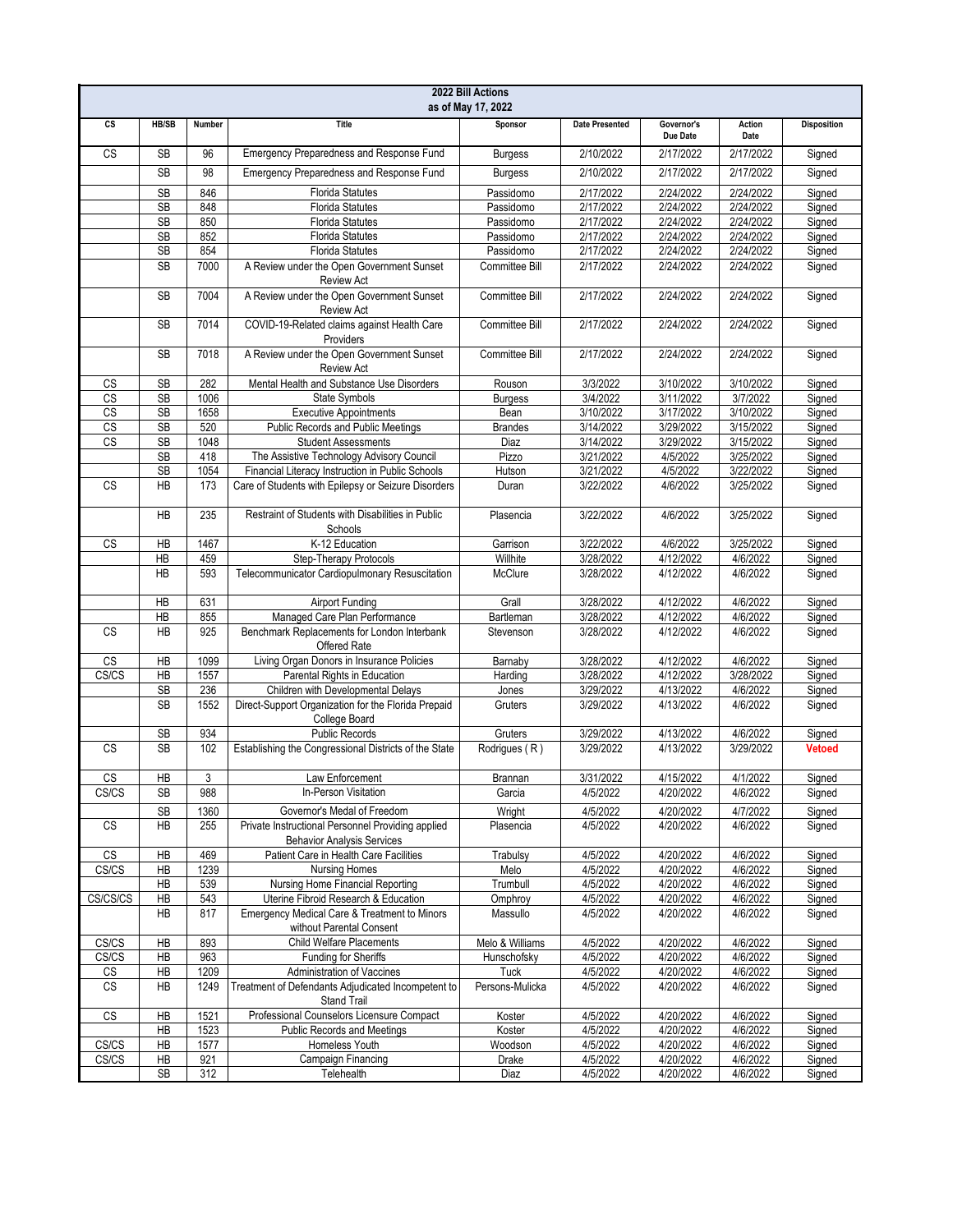| 2022 Bill Actions<br>as of May 17, 2022 |                 |                         |                                                                                                     |                             |                        |                        |                        |                    |
|-----------------------------------------|-----------------|-------------------------|-----------------------------------------------------------------------------------------------------|-----------------------------|------------------------|------------------------|------------------------|--------------------|
| cs                                      | <b>HB/SB</b>    | Number                  | <b>Title</b>                                                                                        | Sponsor                     | <b>Date Presented</b>  | Governor's<br>Due Date | Action<br>Date         | <b>Disposition</b> |
| CS                                      | <b>SB</b>       | 566                     | Mental Health Professional Licensure                                                                | Gruters                     | 4/5/2022               | 4/20/2022              | 4/6/2022               | Signed             |
|                                         | <b>SB</b>       | 704                     | Substance Abuse Service Providers                                                                   | Harrell                     | 4/5/2022               | 4/20/2022              | 4/6/2022               | Signed             |
| CS/CS                                   | <b>SB</b>       | 926                     | Licensure Examinations for Dental Practitioners                                                     | Albritton                   | 4/5/2022               | 4/20/2022              | 4/6/2022               | Signed             |
| CS/CS                                   | <b>SB</b>       | 768                     | Department of Health                                                                                | Rodriguez (A)               | 4/5/2022               | 4/20/2022              | 4/20/2022              | Signed             |
| CS                                      | <b>SB</b>       | 544                     | Drug-Related Overdose Prevention                                                                    | Boyd                        | 4/5/2022               | 4/20/2022              | 4/6/2022               | Signed             |
| CS                                      | <b>SB</b>       | 632                     | Occupational Therapy                                                                                | Bradley                     | 4/5/2022               | 4/20/2022              | 4/6/2022               | Signed             |
|                                         | <b>SB</b>       | 534                     | Prescription Drugs Used in the Treatment of<br>Schizophrenia for Medicaid Recipients                | Harrell                     | 4/5/2022               | 4/20/2022              | 4/6/2022               | Signed             |
| CS/CS                                   | <b>SB</b>       | 1374                    | <b>Clinical Laboratory Testing</b>                                                                  | Rodriguez (A)               | 4/5/2022               | 4/20/2022              | 4/6/2022               | Signed             |
| CS/CS                                   | <b>SB</b>       | 1222                    | Acute and Post-Acute Hospital Care at Home                                                          | Bean                        | 4/5/2022               | 4/20/2022              | 4/6/2022               | Signed             |
| CS<br>CS                                | <b>SB</b><br>SB | 292<br>1844             | Newborn Screenings<br>Mental Health and Substance Abuse                                             | Polsky<br>Bean              | 4/5/2022<br>4/5/2022   | 4/20/2022<br>4/20/2022 | 4/6/2022<br>4/6/2022   | Signed<br>Signed   |
| CS/CS                                   | <b>SB</b>       | 1262                    | Mental Health and Substance Abuse                                                                   | <b>Burgess</b>              | 4/5/2022               | 4/20/2022              | 4/6/2022               | Signed             |
|                                         | <b>SB</b>       | 1712                    | Veteran Suicide Prevention Training Pilot Program                                                   | <b>Burgess</b>              | 4/5/2022               | 4/20/2022              | 4/6/2022               | Signed             |
| CS                                      | <b>SB</b>       | 1770                    | Donor Human Milk Bank Services                                                                      | <b>Book</b>                 | 4/5/2022               | 4/20/2022              | 4/6/2022               | Signed             |
|                                         | <b>SB</b>       | 7002                    | Review under the Open Government Sunset Review                                                      | Committee Bill              | 4/5/2022               | 4/20/2022              | 4/6/2022               | Signed             |
|                                         | <b>SB</b>       | 7008                    | Act<br>Review under the Open Government Sunset Review                                               | Committee Bill              | 4/5/2022               | 4/20/2022              | 4/6/2022               | Signed             |
|                                         |                 |                         | Act                                                                                                 |                             |                        |                        |                        |                    |
|                                         | <b>SB</b>       | 7010                    | Review under the Open Government Sunset Review<br>Act                                               | Committee Bill              | 4/5/2022               | 4/20/2022              | 4/6/2022               | Signed             |
| CS/CS                                   | <b>SB</b>       | 1950                    | Statewide Medicaid Managed Care Program                                                             | Brodeur                     | 4/5/2022               | 4/20/2022              | 4/6/2022               | Signed             |
|                                         | <b>HB</b>       | 7065                    | Child Welfare                                                                                       | Committee Bill              | 4/11/2022              | 4/26/2022              | 4/11/2022              | Signed             |
| $\mathbb{C}\mathbb{S}$                  | <b>SB</b>       | 7034                    | Child Welfare                                                                                       | Committee Bill              | 4/12/2022              | 4/27/2022              | 4/12/2022              | Signed             |
| <b>CS</b>                               | НB              | 5                       | Reducing Fetal and Infant Mortality                                                                 | Grall &<br>Person-Mulicka   | 4/14/2022              | 4/29/2022              | 4/14/2022              | Signed             |
|                                         | <b>SB</b>       | 7044                    | Postsecondary Education                                                                             | Committee Bill              | 4/19/2022              | 5/4/2022               | 4/19/2022              | Signed             |
|                                         | <b>SB</b>       | $2-C$                   | The Congressional Districts of the State                                                            | Rodrigues (R)               | 4/21/2022              | 5/6/2022               | 4/22/2022              | Signed             |
|                                         | SB              | $4-C$                   | <b>Independent Special Districts</b>                                                                | <b>Bradley</b>              | 4/21/2022              | 5/6/2022               | 4/22/2022              | Signed             |
|                                         | <b>SB</b>       | $6-C$<br>$\overline{7}$ | Social Media Platforms<br>Individual Freedom                                                        | <b>Bradley</b>              | 4/21/2022              | 5/6/2022               | 4/22/2022              | Signed             |
| CS<br>CS/CS                             | ΗB<br><b>SB</b> | 524                     | <b>Election Administration</b>                                                                      | Avila<br>Hutson             | 4/22/2022<br>4/25/2022 | 5/7/2022<br>5/10/2022  | 4/22/2022<br>4/25/2022 | Signed<br>Signed   |
| CS                                      | ΗB              | 481                     | Temporary Underground Power Panels                                                                  | Duggan                      | 4/27/2022              | 5/12/2022              | 4/27/2022              | Signed             |
| CS/CS                                   | HB              | 1411                    | <b>Floating Solar Facilities</b>                                                                    | Avila                       | 4/27/2022              | 5/12/2022              | 4/27/2022              | Signed             |
| <b>CS</b>                               | <b>HB</b>       | 375                     | Structural Engineering Recognition Program for<br><b>Professional Engineers</b>                     | <b>Silvers</b>              | 4/27/2022              | 5/12/2022              | 4/27/2022              | Signed             |
| CS/CS                                   | HB              | 741                     | Net Metering                                                                                        | McClure                     | 4/27/2022              | 5/12/2022              | 4/27/2022              | <b>Vetoed</b>      |
|                                         | <b>SB</b>       | 7036                    | Lifeline Telecommunications Service                                                                 | Committee Bill              | 4/27/2022              | 5/12/2022              | 4/27/2022              | Signed             |
|                                         | <b>SB</b>       | 442                     | The Powers of Land Authorities                                                                      | Rodriguez (A)               | 4/27/2022              | 5/12/2022              | 4/27/2022              | Signed             |
| CS/CS                                   | <b>SB</b>       | 1432                    | <b>Vessel Anchoring</b>                                                                             | Rodriguez (A)               | 4/27/2022              | 5/12/2022              | 4/27/2022              | Signed             |
| CS/CS                                   | <b>SB</b>       | 882                     | <b>Inventories of Critical Wetlands</b>                                                             | Brodeur                     | 4/27/2022              | 5/12/2022              | 4/27/2022              | Signed             |
| CS/CS                                   | <b>SB</b>       | 1474                    | Online Training for Private Security Officers                                                       | <b>Bradley</b>              | 4/27/2022              | 5/12/2022              | 4/27/2022              | Signed             |
|                                         | SВ              | 1186                    | Agritourism                                                                                         | Albritton                   | 4/27/2022              | 5/12/2022              | 4/27/2022              | Signed             |
|                                         | <b>SB</b><br>SB | 350<br>638              | Procedures for Petitions for Utility Rate Relief<br>Early Childhood Music Education Incentive Pilot | Bean<br>Perry               | 4/27/2022<br>5/3/2022  | 5/12/2022<br>5/18/2022 | 4/27/2022<br>5/6/2022  | Signed<br>Signed   |
|                                         |                 |                         | Program                                                                                             |                             |                        |                        |                        |                    |
| CS                                      | SB              | 1110                    | Grease Waste Removal and Disposal                                                                   | Rouson                      | 5/3/2022               | 5/18/2022              | 5/6/2022               | Signed             |
|                                         | <b>SB</b>       | 222                     | Swimming Pool Specialty Contracting Service<br>Motor Vehicle Insurance                              | Gruters                     | 5/3/2022               | 5/18/2022              | 5/6/2022               | Signed             |
| CS<br><b>CS</b>                         | SB<br>SB        | 266<br>1368             | Trusts                                                                                              | Diaz<br>Gruters             | 5/3/2022<br>5/3/2022   | 5/18/2022<br>5/18/2022 | 5/6/2022<br>5/6/2022   | Signed<br>Signed   |
|                                         | SB              | 474                     | Recreational Off-Highway Vehicles                                                                   | Perry                       | 5/3/2022               | 5/18/2022              | 5/6/2022               | Signed             |
|                                         | SB              | 434                     | Florida Tourism Marketing                                                                           | Hooper                      | 5/3/2022               | 5/18/2022              | 5/6/2022               | Signed             |
| CS/CS                                   | НB              | 1445                    | A Review under the Open Government Sunset<br><b>Review Act</b>                                      | Giallombardo                | 5/3/2022               | 5/18/2022              | 5/3/2022               | Signed             |
|                                         | НB              | 7009                    | A Review under the Open Government Sunset<br><b>Review Act</b>                                      | Committee Bill              | 5/3/2022               | 5/18/2022              | 5/3/2022               | Signed             |
|                                         | HB              | 7015                    | A Review under the Open Government Sunset                                                           | Committee Bill              | 5/3/2022               | 5/18/2022              | 5/3/2022               | Signed             |
|                                         |                 |                         | <b>Review Act</b>                                                                                   |                             |                        |                        |                        |                    |
| CS<br><b>CS</b>                         | HB<br>HB        | 381<br>287              | Breach of Bond Costs<br>Tampering with or Fabricating Physical Evidence                             | Maney<br>Garrison           | 5/3/2022<br>5/3/2022   | 5/18/2022<br>5/18/2022 | 5/3/2022<br>5/3/2022   | Signed<br>Signed   |
|                                         |                 |                         |                                                                                                     |                             |                        |                        |                        |                    |
| CS                                      | HB              | 455                     | Rupert J. Smith Law Library, St. Lucie County                                                       | Trabulsy                    | 5/3/2022               | 5/18/2022              | 5/3/2022               | Signed             |
|                                         | HB<br>HB        | 457<br>497              | St. Lucie County<br>Lee County School District, Lee County                                          | Trabulsy<br>Persons-Mulicka | 5/3/2022<br>53/2022    | 5/18/2022<br>5/18/2022 | 5/3/2022<br>5/3/2022   | Signed             |
|                                         | HB              | 993                     | Sebring Airport Authority, Highlands County                                                         | Tuck                        | 5/3/2022               | 5/18/2022              | 5/3/2022               | Signed<br>Signed   |
|                                         | НB              | 1107                    | City of Iverness, Citrus County                                                                     | McClain                     | 5/3/2022               | 5/18/2022              | 5/6/2022               | Signed             |
|                                         | HB              | 929                     | City of West Palm Beach, Palm Beach County                                                          | Silvers                     | 5/3/2022               | 5/18/2022              | 5/6/2022               | Signed             |
|                                         |                 |                         |                                                                                                     |                             |                        |                        |                        |                    |